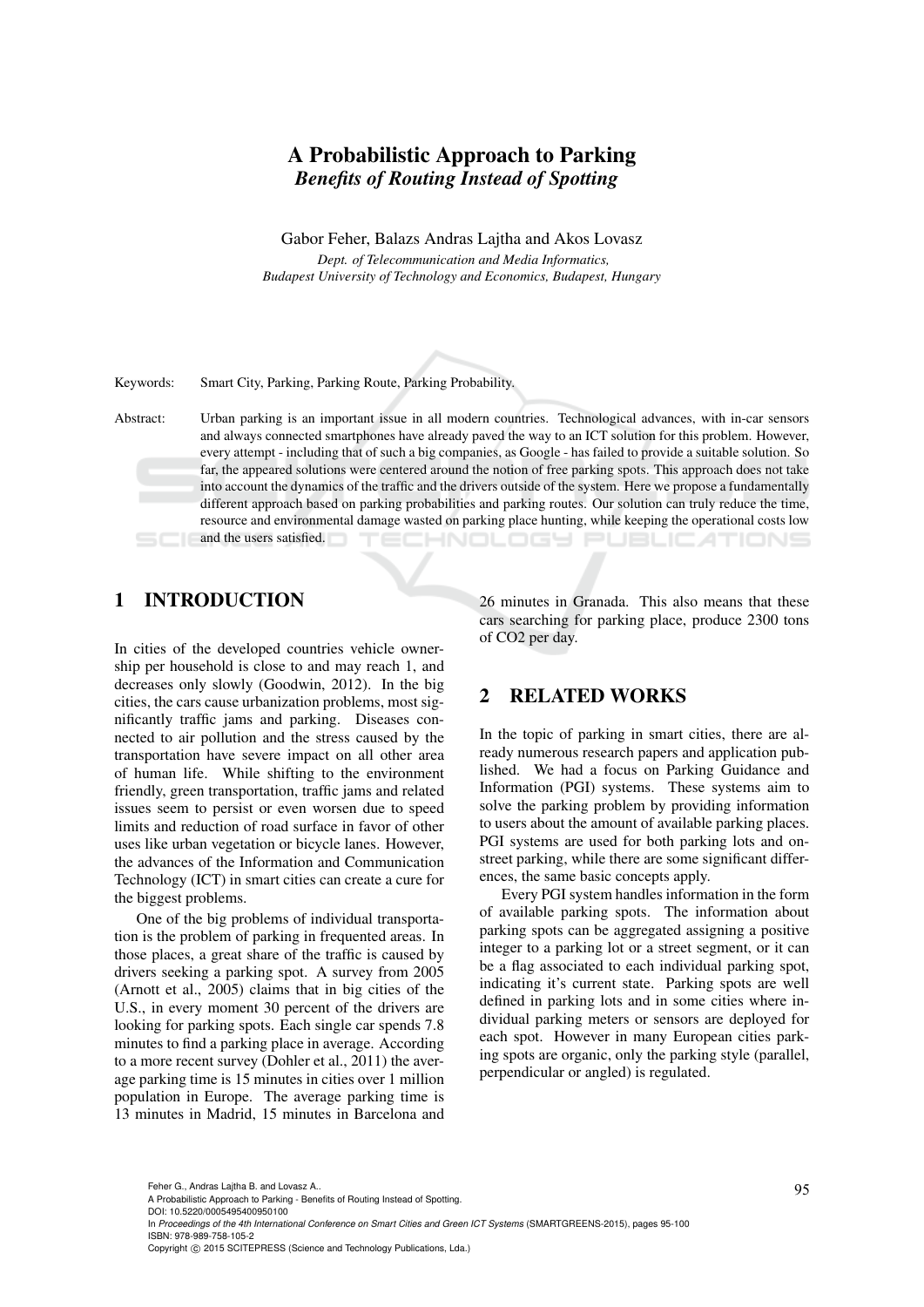### 2.1 Information Collection

There are two ways to collect information about parking spot availability. Either through infrastructure, or through crowd sourcing.

Existing infrastructure can be used such as parking meters (Caliskan et al., 2007) (Nawaz et al., 2013) However using parking meters does not provide accurate results, as in the case of the prepaid meters, usually the meters are overpaid and indicate occupancy even when the car has left. On the other hand a mobile phone based parking payment system can signal the start and the end of the parking really accurately, but lacks information about the position of the parking car. Furthermore local residents may be entitled to free parking, hence their parking events are not registered by any parking meters.

More accurate are the dedicated devices, like sensors built into the road (Kessler, 2011), (Dohler et al., 2011), or ultrasonic sensors in parking lots. These devices provide exact measurements at a high installation and maintenance cost, an investment that local authorities often choose not to make.

The other approach is to leverage user's resources and crowdsource the task of free spot detection. Crowdsourcing can either rely on user input, or smartphone sensors (Chen et al., 2013). When drivers and pedestrians are tasked to report parking spots, user motivation becomes an important aspect. Compensating users for their input may lead to falsely reported spots. On the other hand not providing external incentives results in freeriding that will reduce the performance of the system. (Lan and Wang, 2013)

Cameras and radars can detect parking spots passing by them, but require special mounts or external equipment. They also have a high error rate. Activity sensors are more accurate, but can only detect parking actions performed by the participating users (Lan and Shih, 2014). Many solutions are based on different types of sensors from gyroscopes through GPS positioning to WiFi signal strength analysis (Nawaz et al., 2013), but all suffer from the same problem: when application penetration is low, data about free parking spaces will be sparse, and usability will be limited.

### 2.2 Information Processing

Information about an individual parking spot's availability has a short expiration date. In frequented areas parking spots do not last a minute, systems can only work if future openings are predicted. The only accurate way of predicting the opening of a parking spot so far is through tracking the driver (Lan and Shih, 2014). When parking spot information is aggregated, predictions can be made with more certainty from historical measurements.

### 2.3 Information Dissemination

Information can be displayed to the users publicly or personally. Moreover, personalized information can be free or for sale.

In traditional Parking Information Systems (PIS) roadside boards display the number of free spaces in the parking lot or area. These systems have been extended with mobile applications that deliver the same information to every user.

Many research work have the conclusion that PIS are not effective, moreover in areas where there is a shortage in parking spots, they cause severe traffic jams, when drivers try to get to the last places. This realization focused research efforts on matching users to parking spots, displaying the information of only a single parking spot to each user. Wang, using simulation (Wang and He, 2011) proves that the time needed to park is shorter in the case of reserved parking than it is with PGI systems.

Besides the great amount of research work there are several smart phone applications aiming to solve the parking problem. Most of these applications failed and are already discontinued. Open Spot form Google (Kincaid, 2010) is an often mentioned example. While supported by Google, Open Spot ended up closing because the users were not collaborative enough and did not help others with signaling of the free parking spots. The TakeMySpot application followed the same path and suffered the same fate.

Despite the failures, newer and newer applications arise trying to establish themselves in the market. Many have simpler functionality, just displaying prices, zones, parking lots and not providing guidance or real time information. Such applications are Best-Parking or Parkopedia, covering many cities worldwide.

### 3 THE ParkingRoutes SOLUTION

Investigating the recent works in the field shows that the current solutions are all based on the concept of acquiring information of open spots. This information is than either displayed publicly, or delivered to the most suitable or highest bidding user. These works address many aspects of the problem, starting from the sensing of free spots to handling freeriding and predicting the effect of low application penetration. Even the definition of a parking spot raises research questions.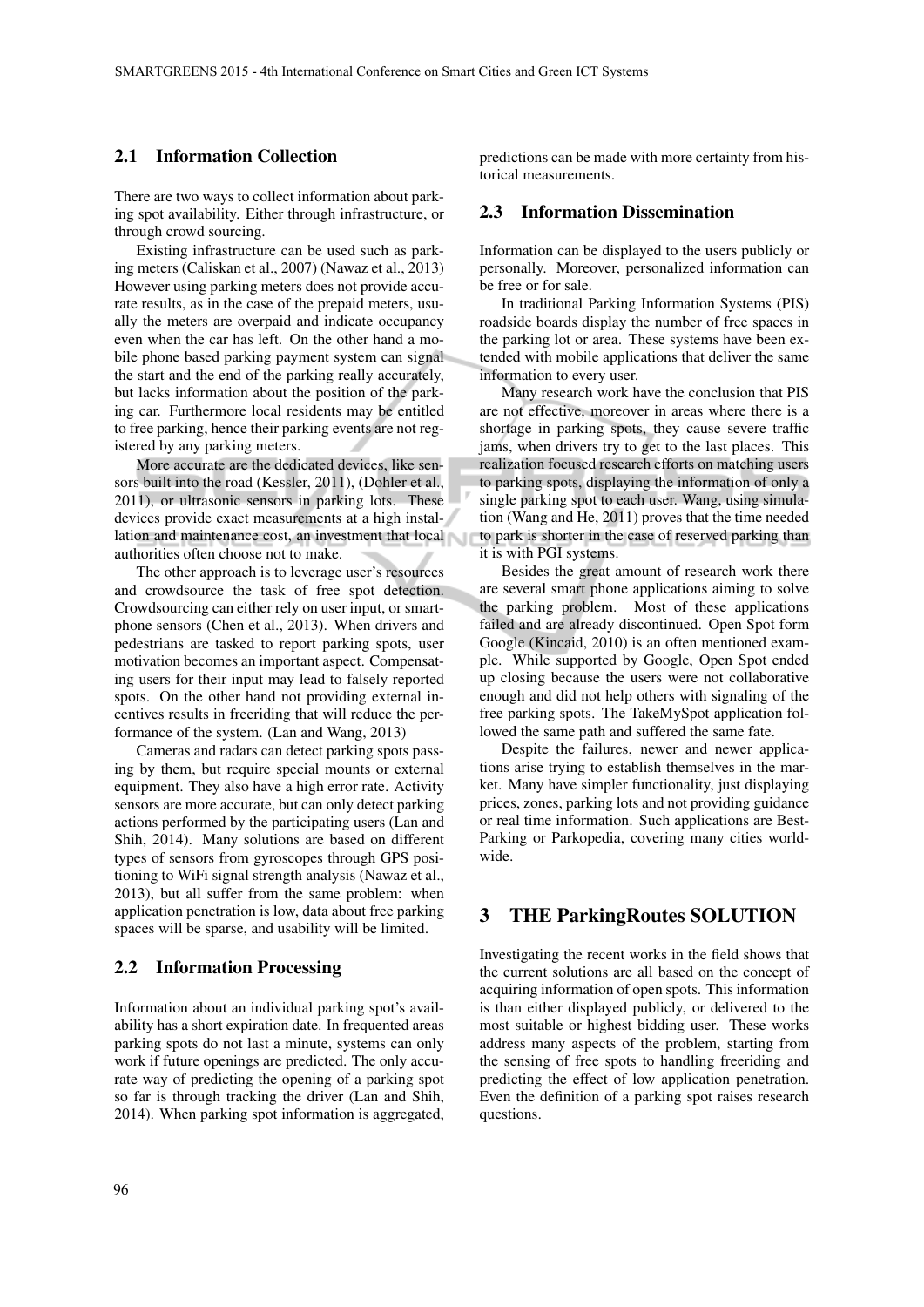But this approach has many drawbacks. The collection of free and busy information about given parking spot is difficult or costly. The most reliable sensor based solutions requires large investments, while the maintenance could be expensive as well.

In crowded areas in rush hour parking spots open and get taken literally in seconds. A system signaling free parking spots is useless: the driver cannot get to the spot in time and ends up driving more than she would have without the application.

In highly frequented areas, aggregated parking information will be misleading. The amount of available parking spots will oscillate between zero and one, and the drivers would be discouraged, however he could have had good chance to take a freshly opened spot.

Instead of focusing on the quantity of discrete parking spots, we base our solution on a probabilistic nature of parking. We came up with an idea, to use parking routes. This novel approach creates a working solution without the previously identified drawbacks.

#### **IENCE AND** TECHNI

### 3.1 Parking Probabilities

Instead of focusing on the state of individual parking spot, we introduce the notion of parking probability. We assign parking probability to street segments: a part of the street delimited by two intersections. Segments have directions, meaning that parking probability might be different on the same street for cars traveling in the opposite direction. Parking probability is metric that indicates the probability of being able to find a parking spot on that segment. This metric is much closer to how we perceive parking availability, than a list of free parking spots.

The benefit of using parking probability is that while probability varies in time, it shows periodicity as opposed to the availability of a single parking spot, which is stochastic. Parking probability can be forecasted based on historical data supplemented by passive measurements. We will detail our proposed algorithm for determining parking probability after introducing our implemented service.

#### 3.2 Collecting Parking Probability

As every other solution, ours is also based on the sensing of parking activity. While our implementation is based on crowdsensing, it can utilize the data from deployed sensory networks too.

### 3.3 Parking Route

We observed the way drivers search for parking spaces and conducted personal interviews on the subject to find patterns. People choose different strategies for different scenarios. When going home, the walking distance is very important: they are willing to trade a couple of minutes in the evening to have the car nearby when running late in the morning. They end up circling the block for half an hour. Should they have known it in advance they would have chosen differently, and still they perform the same search each day. When going to a regular event (play sports, go to work) people devise a parking plan. They scout areas that they expect to be less crowded, maybe further from the target, but with higher chance of an available parking spot. When people go to a target in an unknown area, they usually pass by their destination, and start looking for a parking spot afterwards. But instead of making tight loops as in the first scenario, they tend to map the area, widening the search until a suitable spot is found. Parking strategies involve a utility function that trades time spent cruising for a parking space for walking distance from the parking spot to the destination and some knowledge about parking availability.

While showing the parking probability might help the user to make better navigating decisions, evaluating the utility function for different possible routes is tricky, especially when users have to deal with probabilities. Our solution not only provides the map of estimated parking probabilities, but also advises a route for parking.

For each parking segment *s*, a walking cost *c<sup>s</sup>* is calculated to the target. Than based on parking probabilities  $q_s$ , the location of the user and her target, our system recommends a parking route. A parking route is a continuous path *p* composed of parking segments each with an indication for parking or for travel. Travel is indicating a segment that the user should pass in order to reach areas more suitable for parking. When driving through a segment labeled for parking the user has to take advantage of the first parking opportunity. Only segments in *Bwalking* vicinity of the target can be marked for parking:  $(c_s < B_{\text{waltung}})$ .

$$
p = (s_1, s_2, \dots, s_{l(p)})
$$
 (1)

Each parking route guaranties that the probability of finding a parking spot on the route is greater than  $1 - \varepsilon$ , and parking route's total length is below *Bdriving*.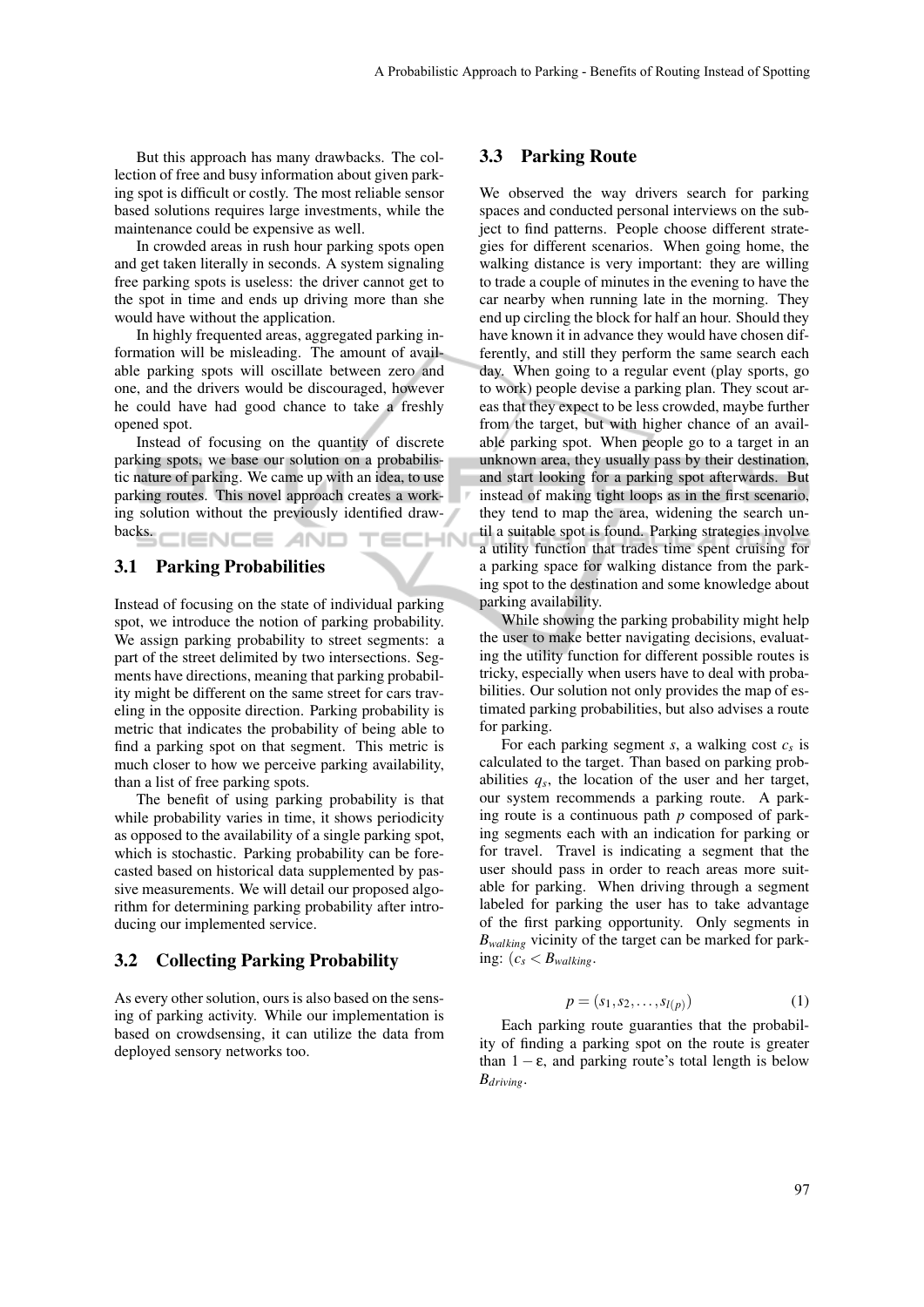$$
\sum_{s \in p} h_s \leq B_{driving} \tag{2}
$$

$$
\prod_{s \in p} (1 - q_s) \le \varepsilon \tag{3}
$$

It is important to note that the parking route is not the shortest path to a good parking space or area. While strange at first, it is common that a parking route does not reach the user's destination.

There might be no parking route for the given target and location, or there might be many. When multiple parking routes are present, they are ranked based on the cost function  $w(p)$  provided by the user. For the sake of simplicity, we used the linear combination of walking distance and driving distance, with the user preference, *a* being the coefficient for walking.

$$
w(p) = \sum_{i=1}^{l(p)} q_{s_i} \prod_{j=1}^{i-1} (1 - q_{s_j}) \left( c_{s_i} + a \sum_{j=1}^{i} h_{s_j} \right) \tag{4}
$$

When searching for the best route, we are minimizing this cost function. **The same is a straining that the straining of the straining of the straining of the straining of the straining of the straining of the straining of the straining of the straining of the strainin** 

$$
\min_{p \in \mathcal{P}} w(p) \tag{5}
$$

When searching for the best parking route, we assume that we know the actual parking probability for every street segment of the target area.

The search for suitable routes consists of two phases. In the first phase maximal routes are enumerated. A maximal route is a route that's length is *Bdriving* and the parking probability along the route is more than  $1 - \varepsilon$ . A maximal route can contain the same segments several times. To find all maximal routes, we use a breadth first search.

When a route is found a second search is performed to find the segments marked for parking and for travel. Each combination is considered and the parking probability is evaluated. If the parking probability for the combination is above  $1 - \varepsilon$ , the cost function is evaluated.

It is easy to see that even the number of possible routes increases exponentially with *Bdriving*, with an exponent between two and three depending on the topology of the given area, and the parking / travel segment determination has is exponential in length too.

As many path had similar cost, it is not crucial to find the optimal solution. For the second problem: finding the parking and traveling segments of a given route a greedy algorithm produced good results. Adding the segments in order of their evaluated cost until the desired overall probability is reached proved to a good approximation.

To reduce the number of routes to evaluate saving memory and runtime, we implemented a naive heuristic to restrict the search field. We assigned weights to each segment, depending on their distance to the destination and parking probability. The longer the route was the less likely the algorithm chose a segment with small weight. This reduced the exponent, keeping the problem space smaller.

### 3.4 Estimating Parking Probability

The practical interpretation of parking probability is the ratio of successful parking attempts on a segment, divided by the number of vehicles traveling through that segment with the intent of finding a parking spot. Hence to determine the parking probability on a given segment at a given time, these two numbers have to be measured or estimated.

When we propose a parking route to a driver, it is expected that she follows the route and attempts to park on the suggested segments. So a driver following the parking route can be considered a driver looking for a parking spot. If the driver parks on a segment, she will increase the number successful parking events. Hence we can measure parking probability by observing our users. Higher the application's penetration, the higher the accuracy of this measurement.

The paradox of this approach is that not the opening but the taking of a parking spot will increase parking probability on the segment.

It is also important to consider the temporal properties of parking probability. In different zones - residential, industrial, commercial - we observed different fluctuations of the probability, ranging from multiple vacant spots to full load with several cars circling for parking. On the other hand parking probability seems to be a periodic function, with daily and weekly cycles. Hence it is often better to estimate parking probability based on historical measurements than on recent ones. To handle this phenomenon we divided time to 15 minute long segments. We register measurements for these segments.

As the periodic nature for each segment may be different, the weight in the prediction of the recent measurement and the daily, weekly, monthly and yearly periods should be determined by examining the correlation between measured values. Also as current measurements accumulate, the effect of past measurements should be decreased.

#### 3.5 Implementation

Our implementation consists of a database containing the parking probabilities, an event database, a predic-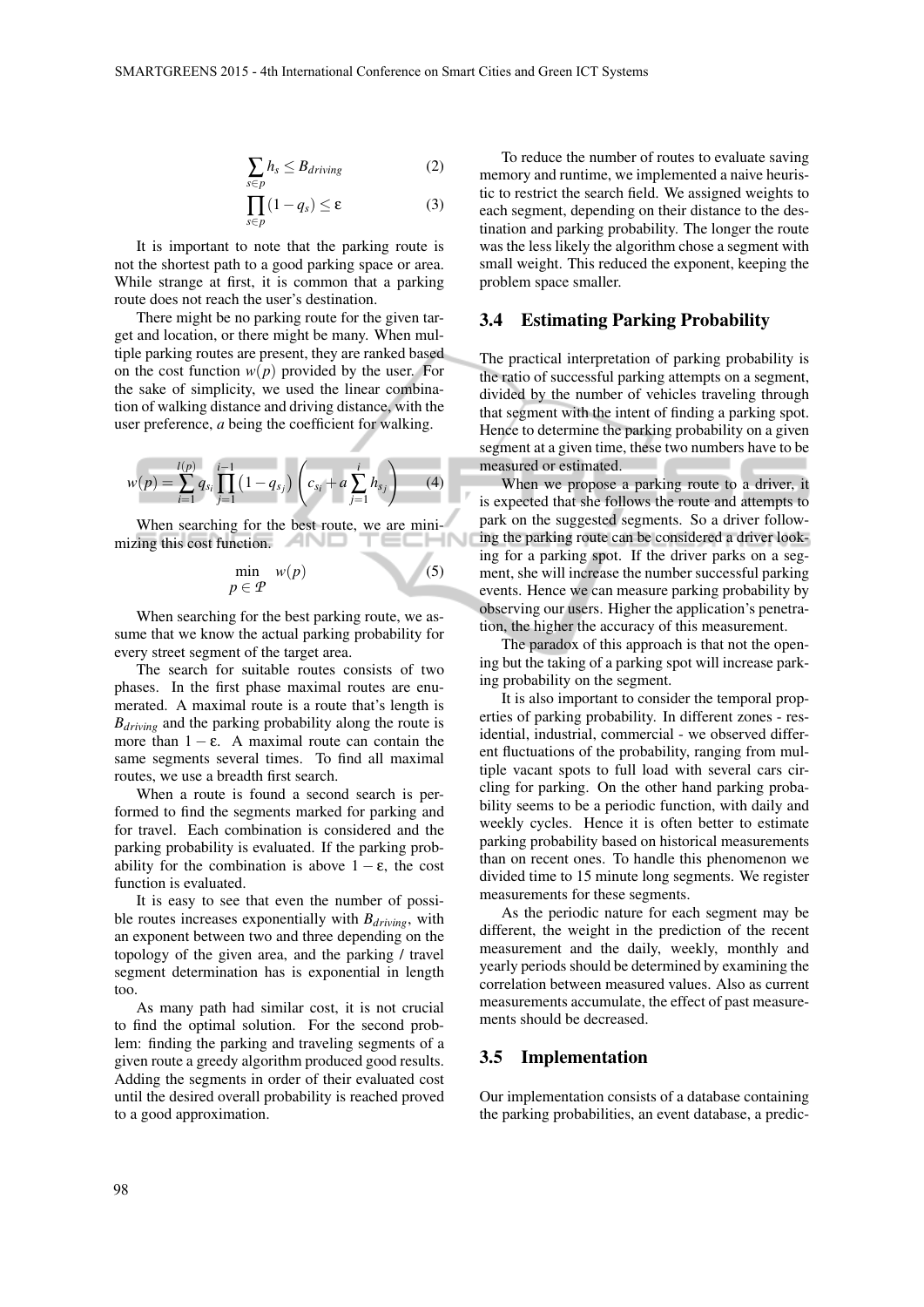

Figure 1: ParkingRoutes architecture.

tion service and a mobile client. Their connections are shown on Figure 1.

In order to get the required topology of the cities, we process the Open Street Map topology, and derive an oriented graph consisting of segments.

The mobile client is responsible for capturing parking events. Parking data is collected in the event database, and periodically processed by the prediction service to update the probability database. When the user wants to park, the mobile client queries the probability database for actual information. Than the route search is done on the mobile device, and the result is presented to the user.

Screenshots with navigations can be seen on Figure 2. The red car icon shows the actual position of the car, the orange target icon is the desired parking location and the dashed line is the parking route. The dashed line can have different sections with different colors. The dark blue section is a shortest route navigation to the parking zone. We do not plan any parking on this route. At the end of this section, the car enters to the area where the smartphone made the parking route from the entry point to the destination. It is also possible, that parking is not recommended on some sections of the parking route, as there are better sections for the stop. These street sections are colored to light blue.

Besides displaying the parking route, the parking probabilities for the street sections around the desired parking location are also displayed. The color key: green, yellow, orange and red shows the parking probability for the given section. Street sections in green color have high parking probabilities, while the red color means hardly any chance for parking. This gives the user the ability to evaluate the suggested route and in turn increase trust in the system.

The parking events, when the car is stopped at a place or when the car leaves the parking spot is signaled to the ParkingRoutes server together with the GPS position of the spot. On the server side the parking probabilities are adjusted based on these events.

### 3.6 Feasibility Studies

Since all the parking route computations are running on the smartphone, we investigated the resource demand of the routing algorithms, whether it is suitable for smartphones or not.

We made test in two different scenarios. The *downtown scenario* is a scenario where the streets are full of parking cars, and the parking probability is very low. In contrast, the other tested scenario is the *suburb scenario*, which has plenty of spaces on the streets, so the parking probability is generally high.

In the two scenarios the radius of the parking search area was set to 1000 meter, the parking route calculation worked with those street sections that were within this area. The maximum parking route length was set to 1000 meter.

Figure 2 displays the two scenarios, and the selected parking locations. The position of the car and the position of the desired parking place were fixed during the measurements.



Figure 2: The inner city and the suburb test scenarios.

We measured two metrics. The memory consumption and the running time of the algorithm. For the test we used a mid range Nexus 4 device with Android 4.1 operating system. The memory consumption was calculated by the algorithm itself. When the parking route search algorithm initiated a new recursive search from the given state, we allocated a memory block for that. The metric counted the maximum number of these blocks, which existed at the same time, and not the total number of allocations. With the runtime metric we measured the total execution time of the parking route planning algorithm, excluding the street section data downloading.

In order to be able to compare the results to other values, we measured a *shortest path* algorithm as well. This algorithm creates the shortest route from the car position to the target. This is not a parking